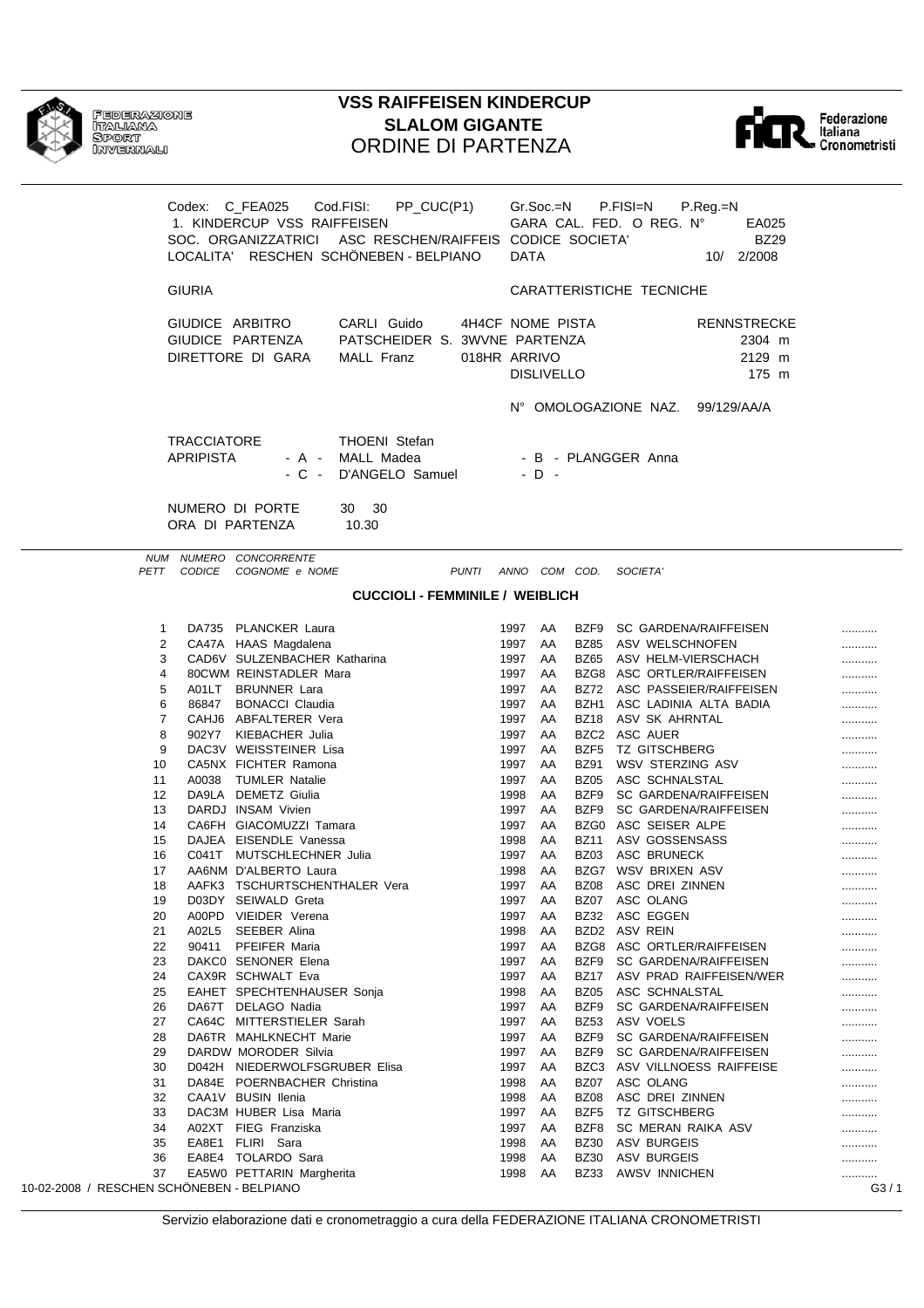| <b>NUM</b>  | <b>NUMERO</b>     | <b>CONCORRENTE</b>         |              |             |     |                  |                              |   |
|-------------|-------------------|----------------------------|--------------|-------------|-----|------------------|------------------------------|---|
| <b>PETT</b> | <b>CODICE</b>     | COGNOME e NOME             | <b>PUNTI</b> | <b>ANNO</b> | COM | COD.             | SOCIETA'                     |   |
| 38          | 9A7NV             | <b>MUNTER Melanie</b>      |              | 1997        | AA  | BZE3             | ASC PETERSBERG               |   |
|             |                   |                            |              |             |     |                  |                              |   |
| 39          | DA4H6             | <b>GRIESSER Manuela</b>    |              | 1998        | AA  | <b>BZ22</b>      | ASC KASTELRUTH               | . |
| 40          | DAA7N             | <b>GUMMERER Olivia</b>     |              | 1998        | AA  | <b>BZ32</b>      | ASC EGGEN                    | . |
| 41          | A02L3             | <b>EPPACHER Hannah</b>     |              | 1997        | AA  | BZD <sub>2</sub> | <b>ASV REIN</b>              | . |
| 42          | DA7KT             | STUFFER Magdalena          |              | 1998        | AA  | BZF9             | SC GARDENA/RAIFFEISEN        |   |
| 43          | CA5A3             | RIER Vera                  |              | 1997        | AA  | <b>BZ22</b>      | ASC KASTELRUTH               | . |
| 44          | AA0LK             | PIZZETTI Beatrice          |              | 1997        | AA  | <b>BZ69</b>      | SC FANA A.D.                 | . |
| 45          | DAC3T             | SILGONER Julia             |              | 1998        | AA  | BZF <sub>5</sub> | <b>TZ GITSCHBERG</b>         | . |
| 46          | A00C9             | <b>GRUBER Katharina</b>    |              | 1997        | AA  | <b>BZ17</b>      | ASV PRAD RAIFFEISEN/WER      | . |
| 47          |                   | 80CWN PFEIFER Barbara      |              | 1997        | AA  | BZG8             | ASC ORTLER/RAIFFEISEN        |   |
| 48          | CAEV1             | <b>GLIRA Lisamarie</b>     |              | 1997        | AA  | <b>BZ72</b>      | ASC PASSEIER/RAIFFEISEN      | . |
| 49          | DA1AH             | INNERHOFER Johanna         |              | 1997        | AA  | BZF8             | SC MERAN RAIKA ASV           | . |
| 50          | DA4L6             | COMPLOJER Mara             |              | 1998        | AA  | <b>BZ03</b>      | ASC BRUNECK                  |   |
| 51          | EA00R             | <b>HOPFGARTNER Elisa</b>   |              | 1997        | AA  | <b>BZ24</b>      | ASV TAISTEN/RAIFFEISEN       | . |
| 52          | CA5AA             | <b>KRITZINGER Vanessa</b>  |              | 1997        | AA  | <b>BZ22</b>      | ASC KASTELRUTH               | . |
| 53          | 901TT             | SPRINGHETTI Katherina      |              | 1998        | AA  | <b>BZ62</b>      | <b>ASV TRAMIN</b>            | . |
| 54          | DAKD7             | <b>BAUMGARTNER Kathrin</b> |              | 1997        | AA  | <b>BZ52</b>      | ASV RITTEN SPORT             |   |
| 55          | DAKD <sub>8</sub> | GIACOMUZZI Linda           |              | 1997        | AA  | <b>BZ52</b>      | ASV RITTEN SPORT             | . |
| 56          | EAFD <sub>8</sub> | <b>MORODER Tamara</b>      |              | 1997        | AA  | BZJ3             | <b>SC SELLA</b>              | . |
| 57          | 809TE             | ZELGER Dagmar              |              | 1997        | AA  | BZE3             | ASC PETERSBERG               | . |
| 58          | CA57L             | STUFLESSER Sofia           |              | 1997        | AA  | BZF9             | <b>SC GARDENA/RAIFFEISEN</b> |   |
|             |                   |                            |              |             |     |                  |                              |   |

LA GIURIA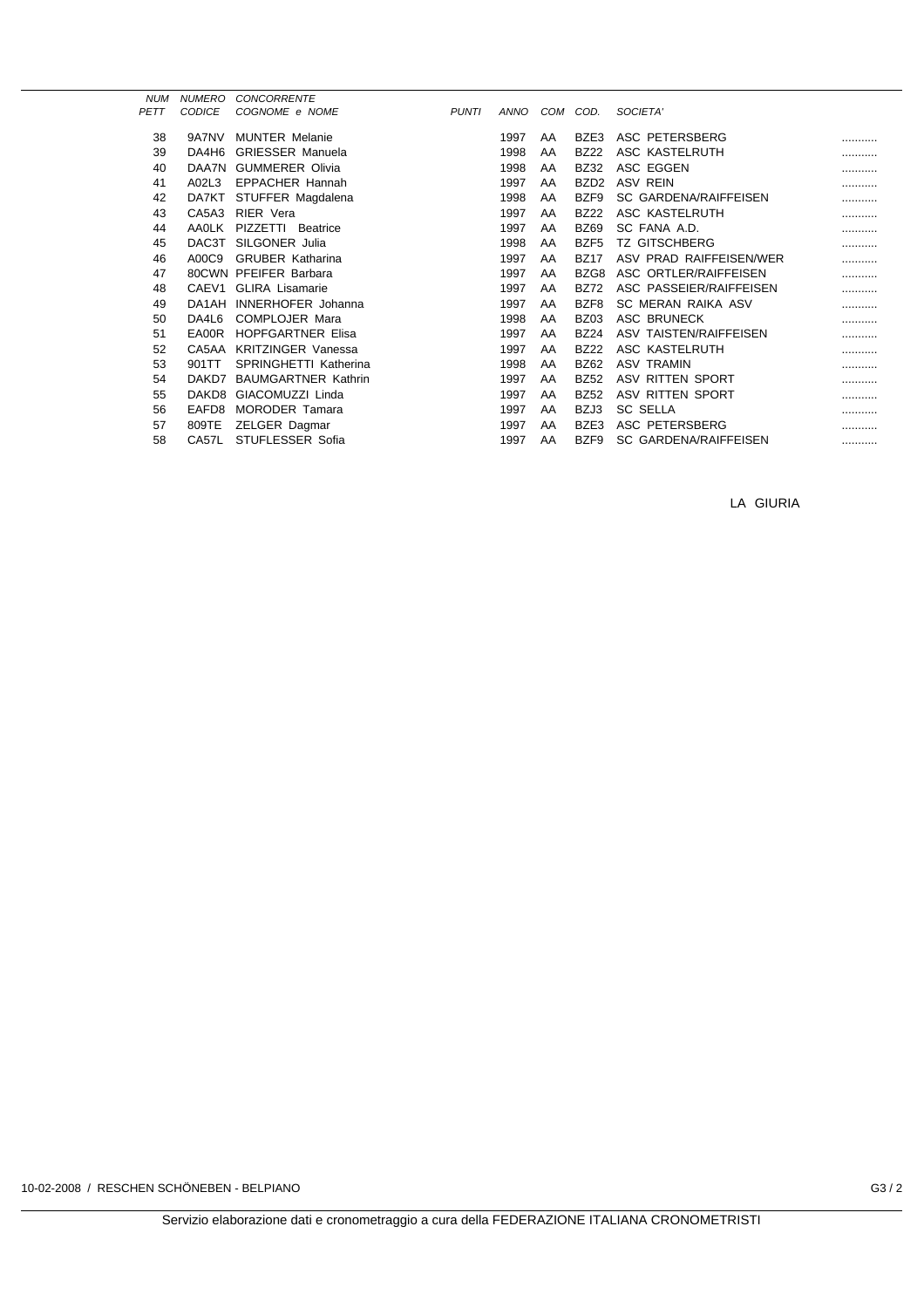

Federazione<br>Italiana<br>Sport<br>Invernali

## **VSS RAIFFEISEN KINDERCUP SLALOM GIGANTE ORDINE DI PARTENZA**



|                              | Codex: C_MEA025 Cod.FISI:<br>1. KINDERCUP VSS RAIFFEISEN | PP_CUC(P1)<br>SOC. ORGANIZZATRICI ASC RESCHEN/RAIFFEIS CODICE SOCIETA'<br>LOCALITA' RESCHEN SCHÖNEBEN - BELPIANO |                                  | <b>DATA</b>     |                   |                     | Gr.Soc.=N P.FISI=N<br>P.Reg.=N<br>GARA CAL. FED. O REG. Nº<br>EA025<br><b>BZ29</b><br>10/ 2/2008 |               |
|------------------------------|----------------------------------------------------------|------------------------------------------------------------------------------------------------------------------|----------------------------------|-----------------|-------------------|---------------------|--------------------------------------------------------------------------------------------------|---------------|
|                              |                                                          |                                                                                                                  |                                  |                 |                   |                     |                                                                                                  |               |
| <b>GIURIA</b>                |                                                          |                                                                                                                  |                                  |                 |                   |                     | CARATTERISTICHE TECNICHE                                                                         |               |
|                              | GIUDICE ARBITRO<br>DIRETTORE DI GARA                     | CARLI Guido<br>GIUDICE PARTENZA PATSCHEIDER S. 3WVNE PARTENZA<br>MALL Franz                                      | 4H4CF NOME PISTA<br>018HR ARRIVO |                 | <b>DISLIVELLO</b> |                     | <b>RENNSTRECKE</b><br>2304 m<br>2129 m<br>175 m                                                  |               |
|                              |                                                          |                                                                                                                  |                                  |                 |                   |                     | N° OMOLOGAZIONE NAZ. 99/129/AA/A                                                                 |               |
| <b>APRIPISTA</b>             | <b>TRACCIATORE</b>                                       | <b>THOENI</b> Stefan<br>- A - MALL Madea<br>- C - D'ANGELO Samuel                                                |                                  |                 | $-D -$            |                     | - B - PLANGGER Anna                                                                              |               |
|                              | NUMERO DI PORTE<br>ORA DI PARTENZA                       | 30 30<br>10.30                                                                                                   |                                  |                 |                   |                     |                                                                                                  |               |
|                              | NUM NUMERO CONCORRENTE                                   |                                                                                                                  |                                  |                 |                   |                     |                                                                                                  |               |
|                              | PETT CODICE COGNOME e NOME                               | PUNTI ANNO COM COD. SOCIETA'                                                                                     |                                  |                 |                   |                     |                                                                                                  |               |
|                              |                                                          | <b>CUCCIOLI - MASCHILE / MAENNLICH</b>                                                                           |                                  |                 |                   |                     |                                                                                                  |               |
| 59                           | DA842 STEINHAUSER Hugo                                   |                                                                                                                  |                                  | 1998 AA         |                   |                     | BZ07 ASC OLANG                                                                                   | .             |
| 60                           | C05RT EDENHAUSER Peter                                   |                                                                                                                  |                                  | 1997 AA         |                   |                     | BZC6 ASV FELDTHURNS                                                                              |               |
| 61                           | CAJ6Y ARNOLD Michael                                     |                                                                                                                  |                                  | 1997 AA         |                   |                     | BZ07 ASC OLANG                                                                                   |               |
| 62                           | DAEKH OBERHAMMER Mathias                                 |                                                                                                                  |                                  | 1998            | AA                |                     | BZ33 AWSV INNICHEN                                                                               |               |
| 63                           | CA657 RIEDER Horst                                       |                                                                                                                  |                                  | 1997            | AA                |                     | BZ53 ASV VOELS                                                                                   |               |
| 64                           | CA5A5 PROSSLINER Tobias                                  |                                                                                                                  |                                  | 1997            | AA                |                     | BZ22 ASC KASTELRUTH                                                                              |               |
| 65                           | DAXH9 ALBER Roland                                       |                                                                                                                  |                                  | 1997            | AA                |                     | BZ37 ASC HAFLING/RAIFFEISEN                                                                      |               |
| 66                           | CA5A7 SCHMUCK Martin                                     |                                                                                                                  |                                  | 1997            | AA                |                     | BZ22 ASC KASTELRUTH                                                                              |               |
| 67                           | DACHV TRIBUS Max                                         |                                                                                                                  |                                  | 1998            | AA                |                     | BZF8 SC MERAN RAIKA ASV                                                                          |               |
| 68                           | DA73J MUSSNER Marian                                     |                                                                                                                  |                                  | 1997            | AA                |                     | BZF9 SC GARDENA/RAIFFEISEN                                                                       |               |
| 69                           | CANJJ CHIZZALI Manuel                                    |                                                                                                                  |                                  | 1997            | AA                |                     | BZF8 SC MERAN RAIKA ASV                                                                          |               |
| 70                           | CA5P3 MAIR Thomas                                        |                                                                                                                  |                                  | 1997 AA         |                   | BZ91                | WSV STERZING ASV                                                                                 |               |
| 71                           | CA6ZM SCARIZUOLA Tizian                                  |                                                                                                                  |                                  | 1997            | AA                |                     | BZ62 ASV TRAMIN                                                                                  |               |
| 72                           | CAH4L PROSSLINER Michael                                 |                                                                                                                  |                                  | 1997            | AA                |                     | BZ22 ASC KASTELRUTH                                                                              |               |
| 73<br>74                     | AA6P0 REIFER Thomas<br>DAKHT PEDEVILLA Andrea            |                                                                                                                  |                                  | 1997 AA         | AA                |                     | BZG7 WSV BRIXEN ASV<br>BZH1 ASC LADINIA ALTA BADIA                                               |               |
| 75                           | DAFX5 SCHMIDT Matthias                                   |                                                                                                                  |                                  | 1998<br>1997 AA |                   |                     | BZC6 ASV FELDTHURNS                                                                              |               |
| 76                           | A037R UNTERHOLZNER Julian                                |                                                                                                                  |                                  |                 |                   |                     | 1998 AA BZ38 SC ULTEN ASV/RAIFFEISEN                                                             |               |
| 77                           | CA2WN HELL Damian                                        |                                                                                                                  |                                  | 1997            | AA                | BZ18                | ASV SK AHRNTAL                                                                                   | <br>          |
| 78                           | C05RV DORFMANN Florian                                   |                                                                                                                  |                                  | 1997            | AA                |                     | BZC6 ASV FELDTHURNS                                                                              |               |
| A0037<br>79                  | OBERHOFER Jonas                                          |                                                                                                                  |                                  | 1997            | AA                | <b>BZ05</b>         | ASC SCHNALSTAL                                                                                   | .             |
| 80                           | 80CVN THOENI Tobias                                      |                                                                                                                  |                                  | 1997            | AA                |                     | BZG8 ASC ORTLER/RAIFFEISEN                                                                       |               |
| 81                           | CA54K STEINMAIR Matthias                                 |                                                                                                                  |                                  | 1997            | AA                | BZ07                | ASC OLANG                                                                                        |               |
| 82                           | EA3RV LAGEDER David                                      |                                                                                                                  |                                  | 1997            | AA                |                     | BZG0 ASC SEISER ALPE                                                                             |               |
| 83                           | CAJWW ROGEN Alex                                         |                                                                                                                  |                                  | 1997            | AA                | BZF5                | <b>TZ GITSCHBERG</b>                                                                             |               |
| 84                           | EAF9X UEBERBACHER Lukas                                  |                                                                                                                  |                                  | 1997            | AA                |                     | BZD6 ASV EPPAN SKI                                                                               |               |
| 85                           | D03EX EISATH Benjamin                                    |                                                                                                                  |                                  | 1997            | AA                | <b>BZ35</b>         | ASV DEUTSCHNOFEN                                                                                 |               |
| 86                           | C04FR PICHLER Johannes                                   |                                                                                                                  |                                  | 1997            | AA                | <b>BZ35</b>         | ASV DEUTSCHNOFEN                                                                                 |               |
| 87                           | CA5AP DALLA ROSA Marco                                   |                                                                                                                  |                                  | 1997            | AA                | BZ22                | ASC KASTELRUTH                                                                                   |               |
| 88                           | CAAPT GOLLER Daniel                                      |                                                                                                                  |                                  | 1997            | AA                | BZJ3                | SC SELLA                                                                                         |               |
| 89                           | DA6TF PLATTER Filip                                      |                                                                                                                  |                                  | 1997            | AA                | <b>BZ30</b>         | ASV BURGEIS                                                                                      |               |
| 90                           | EAFHK ENGL Florian                                       |                                                                                                                  |                                  | 1997            | AA                | BZF5                | <b>TZ GITSCHBERG</b>                                                                             |               |
| 91                           | 9A7JL WATSCHINGER Gregor                                 |                                                                                                                  |                                  | 1997            | AA                | <b>BZ33</b>         | AWSV INNICHEN                                                                                    |               |
| 92                           | DAJEZ POLIG Fabian                                       |                                                                                                                  |                                  | 1998            | AA                | <b>BZ11</b>         | ASV GOSSENSASS                                                                                   |               |
| 93                           | EA011 PRANTL Patrick                                     |                                                                                                                  |                                  | 1997            | AA                | BZC1                | ASV MORTER                                                                                       |               |
| 94<br>95                     | AAEVZ PUNT Lucas Manuel<br>CAD7R PEINTNER Morris         |                                                                                                                  |                                  | 1997<br>1997    | AA<br>AA          | BZ80<br><b>BZ79</b> | ASC HAID/RAIFFEISEN<br>ASV NIEDERDORF/RAIFFEIS                                                   |               |
| ESCHEN SCHÖNEREN - REI PIANO |                                                          |                                                                                                                  |                                  |                 |                   |                     |                                                                                                  | <br><b>G3</b> |

10-02-2008 / RESCHEN SCHÖNEBEN - BE LPIANC